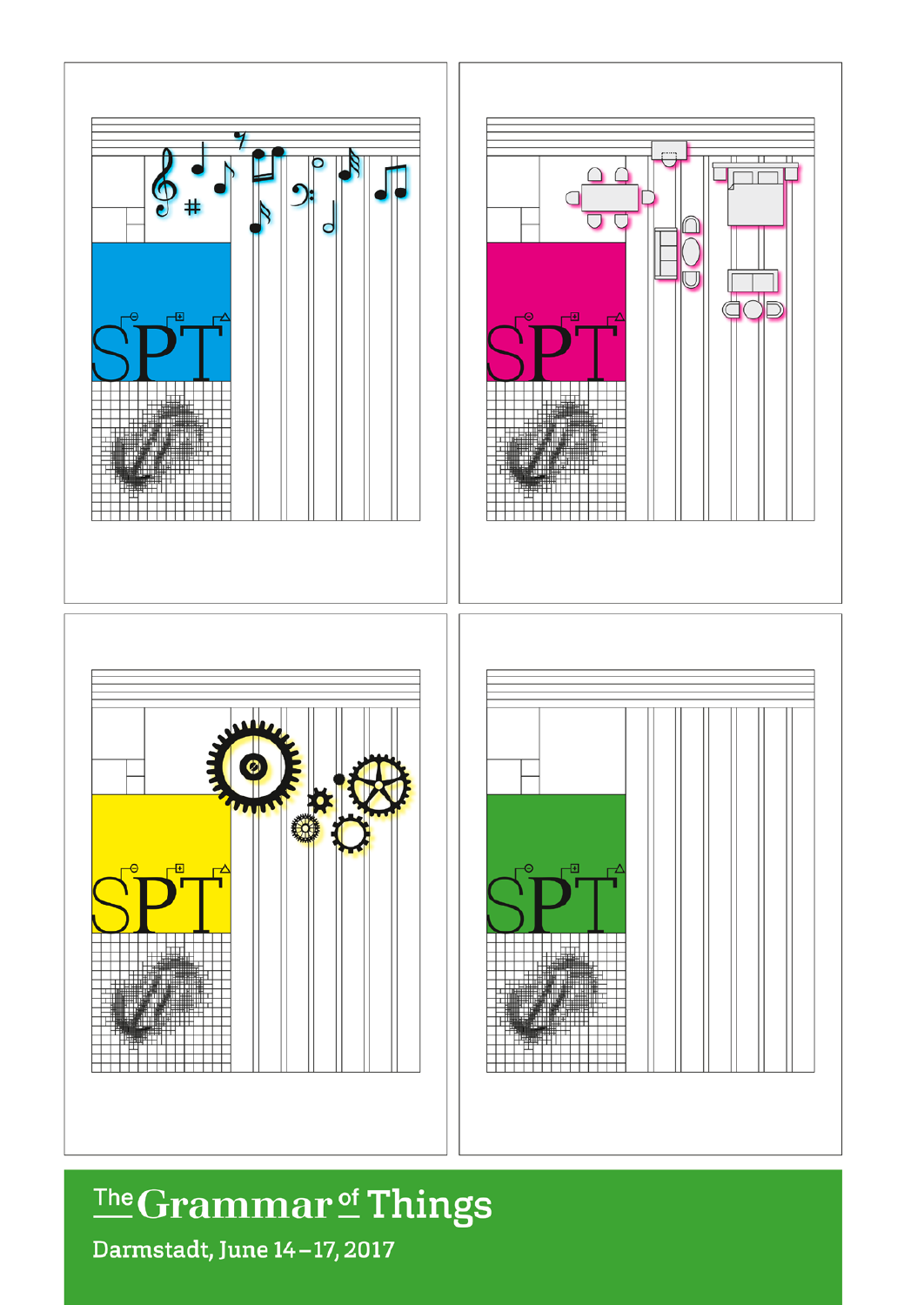#### **Organizers**

Sabine Ammon (TU Berlin) Alfred Nordmann (TU Darmstadt)

#### **Team**

Jutta Braun Benjamin Müller Janine Gondolf Stefanie Cosgrove *and many TU student-assistants*

### **Editorial Support**

Timm Behnecke Jonathan Geiger Michael Marquardt

#### **Design**

Maureen Belaski

### **Program Committee**

Albrecht Fritzsche Alexander Friedrich Andreas Brenneis Alfred Nordmann Anais De Keijser Andreas Kaminski Anthonie Meijers Astrid Schwarz Barbara Osimani Benjamin Müller Bruno Gransche Carl Mitcham Catrin Misselhorn Cheryce von Xylander Christof Rapp Christoph Hubig Cornelius Borck Diane Michelfelder

Felicitas Krämer Glen Miller Guoyu Wang Henry Dicks Ibo van den Poel Ingo Schulz-Schaeffer Jan Passoth Jan C. Schmidt Johannes Lenhard Jonathan Geiger Judith Simon Karen Kastenhofer Klaus Kornwachs Lara Huber Maarten Franssen Mark Coeckelbergh Martina Hessler Michael Nagenborg

Mieke Boon Neelke Dorn Nicola Mößner Peter Kroes Pieter Vermaas Rafaela Hillerbrand Sabine Ammon Sabine Thürmel Sascha Dickel Shannon Vallor Sjoerd Zwart Suzana Alpsancar Timm Behnecke Tobias Matzner Vincent Blok Wybo Houkes

This is the final version of the program, current as of June 14. Further amendments and changes will be announced during the conference. Technische Universität Darmstadt, June 14 to 17, 2017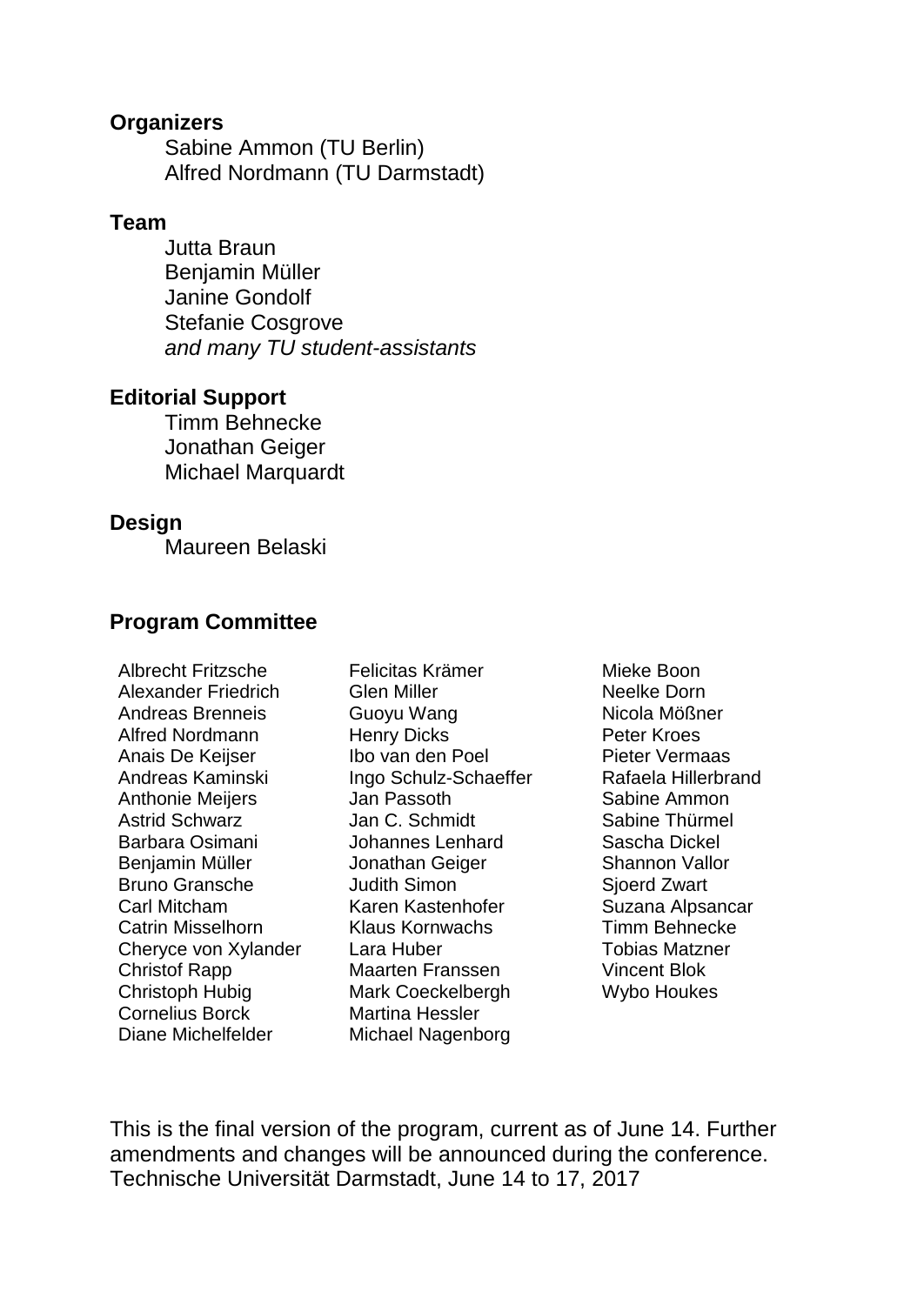# **Wednesday 2:00 to 4:00 pm**

| $\mathbf{1}$     | Panel: The Language of Biofacts: Grammars of Agricultural "Things"<br>Darmstadtium 3.09 helium<br>Nicole Karafyllis: "Seed Banking - A Modern Grammar of Collecting Plant Origins as Biofacts"<br>Karin Zachmann: "Agency of Biofacts and Rules of Grammar - Introducing Nuclear Techniques<br>in Agriculture to Africa"<br>Bernhard Gill: "The Grammar of Patent Law and the Dynamics of Living Organisms"<br>Chair: Nicole Karafyllis                                                                                     |
|------------------|-----------------------------------------------------------------------------------------------------------------------------------------------------------------------------------------------------------------------------------------------------------------------------------------------------------------------------------------------------------------------------------------------------------------------------------------------------------------------------------------------------------------------------|
| $\mathbf{2}$     | Round Table: Research in a Design Mode - In Conversation<br>with Ann Johnson (1965-2016)<br>Darmstadtium 3.07 argon<br>Johannes Lenhard, Leah McClimans, Alfred Nordmann, Joe Pitt - and others                                                                                                                                                                                                                                                                                                                             |
| $\mathbf{3}$     | <b>Submitted papers: Articulations</b><br>Darmstadtium 2.03 vanadium<br>Pieter Vermaas and Sara Eloy: "Grammar and Quality: Assessing the Design Quality of<br>Grammar-System Generated Architecture"<br>Algirdas Budrevicius: "Hylomorphism and Cartesian Coordination as Basis for the Definition of<br>Thing and for the Grammar of Things"<br>Michael Poznic: "Architectural Modeling: Interplay of Designing and Representing"<br><b>Chair: Timm Behnecke</b>                                                          |
| $\boldsymbol{4}$ | <b>Submitted papers: Extended Selves</b><br>Darmstadtium 3.05 radon<br>Joshua Earle: "Identity and Normative Danger in Transhumanist Rhetoric"<br>JI Haiqing: "Human Enhancement Ethics and Naturalistic Fallacy"<br>Terry Bristol: "Hawking Evolution: Survival of the Weaker"<br>Federica Buongiorno: "Lifelogging and the 'Technologies of the Self' -<br>Some Phenomenological Remarks on Digital Processes of Subjectification"<br>Chair: DAI Pan                                                                      |
| 5                | <b>Submitted papers: Good Governance</b><br>Darmstadtium 3.03 germanium<br>Sven Ove Hansson: "How to perform an ethical risk analysis"<br>CONG Hangqing and CHEN Ximeng: "Social Governance in Chinese Engineering"<br>Wha-Chul Son: "SDGs in the Era of the 4th Industrial Revolution"<br>Chair: ZHANG Fan                                                                                                                                                                                                                 |
| 6                | <b>Submitted papers; Ontological Practices</b><br>Darmstadtium 2.02 chromium<br>Mark Coeckelbergh: "Magic Devices, Gothic Robots, and Romantic People - Understanding the<br>Use of Contemporary Technologies in the Light of Romanticism"<br>Andreas Beinsteiner: "Material Irritations in the Grammar of Things - Post-ontotheological<br>Considerations"<br>Alexandra Karakas: "Applying Object-Oriented Ontology to Technical Artefacts"<br>Mark Young: "Maintenance: Technology in Process"<br>Chair: Suzana Alpsancar |
| $\overline{7}$   | <b>Submitted papers; Technomorality</b><br>Darmstadtium 3.08 neon<br>Neelke Doorn, Colleen Murphy and Paolo Gardoni: "Translating Social Resilience to<br>Engineering - How can resilient engineering systems contribute to social justice?"<br>Cristian Puga Gonzalez: "The Techno-Moral Change Revised: How Does Technology Affect<br>Moral Philosophy"<br>Glen Miller: "Superabundance and Collective Responsibility in Engineered Systems"<br><b>Commentator and Chair: Kristene Unsworth</b>                           |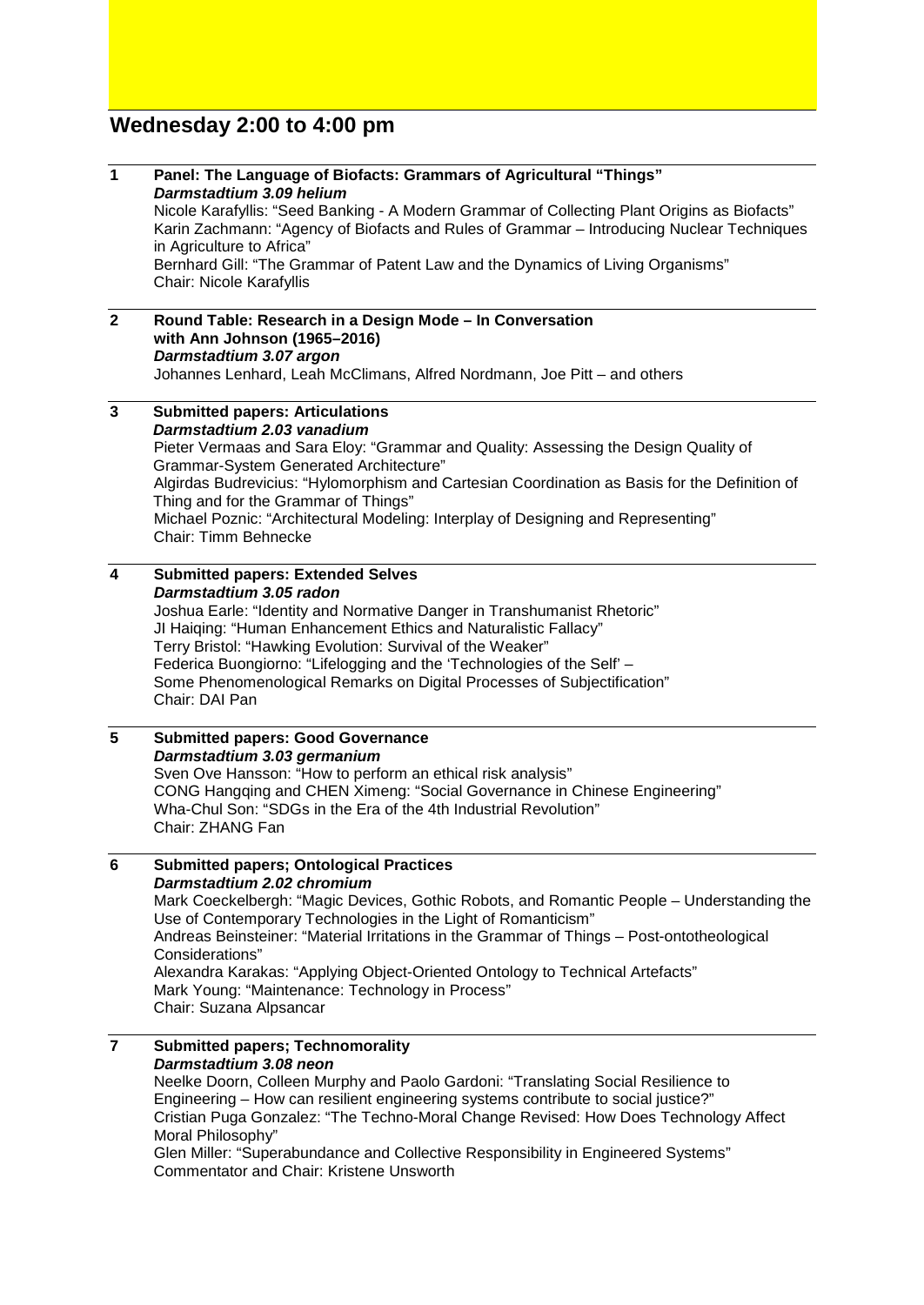- **8 Track: A New Planetary Orientation for Philosophy of Technology in the Anthropocene? (1)** *Darmstadtium 2.04 titanium* Carl Mitcham: "Engineering Ethics: From Thinking Small to Big" Jochem Zwier and Vincent Blok: "Gaia's Garbage – Technological Insistence and Existence in the Anthropocene" Steffen Stolzenberger: "Prospects of the Technoscene. Critical Remarks on Sloterdijk's Mystification of History" Chair: Jochem Zwier
- **9 Track: Engineering Knowledge (1) – general** *Darmstadtium 3.02 hassium* Thomas Zoglauer: "The Nature of Technological Knowledge" Manjari Chakrabarty: "The Critical Function of Science in the Origins of the Steam Engine" David Montminy and Gabriel Meunier: "Functional stance towards science and engineering" Kiyotaka Naoe: "Engineering and Tacit Knowledge" Chair: Sjoerd Zwart

#### **Wednesday 4:00 to 4:45 pm**

**coffee break and change of venue**

### **Wednesday 4:45 to 6:00 pm**

**Opening Session** *Maschinenhaus 122*

#### **Wednesday 6:00 to 7:00 pm**

**Composition Lecture 1 – George Stiny: "Design as Art and Use"** *Maschinenhaus 122* Chair: Sabine Ammon

**Welcome by Prof. Dr. Hans Jürgen Prömel, President of TU Darmstadt**  *Maschinenhaus 22 to 24*

**Reception until 9 pm**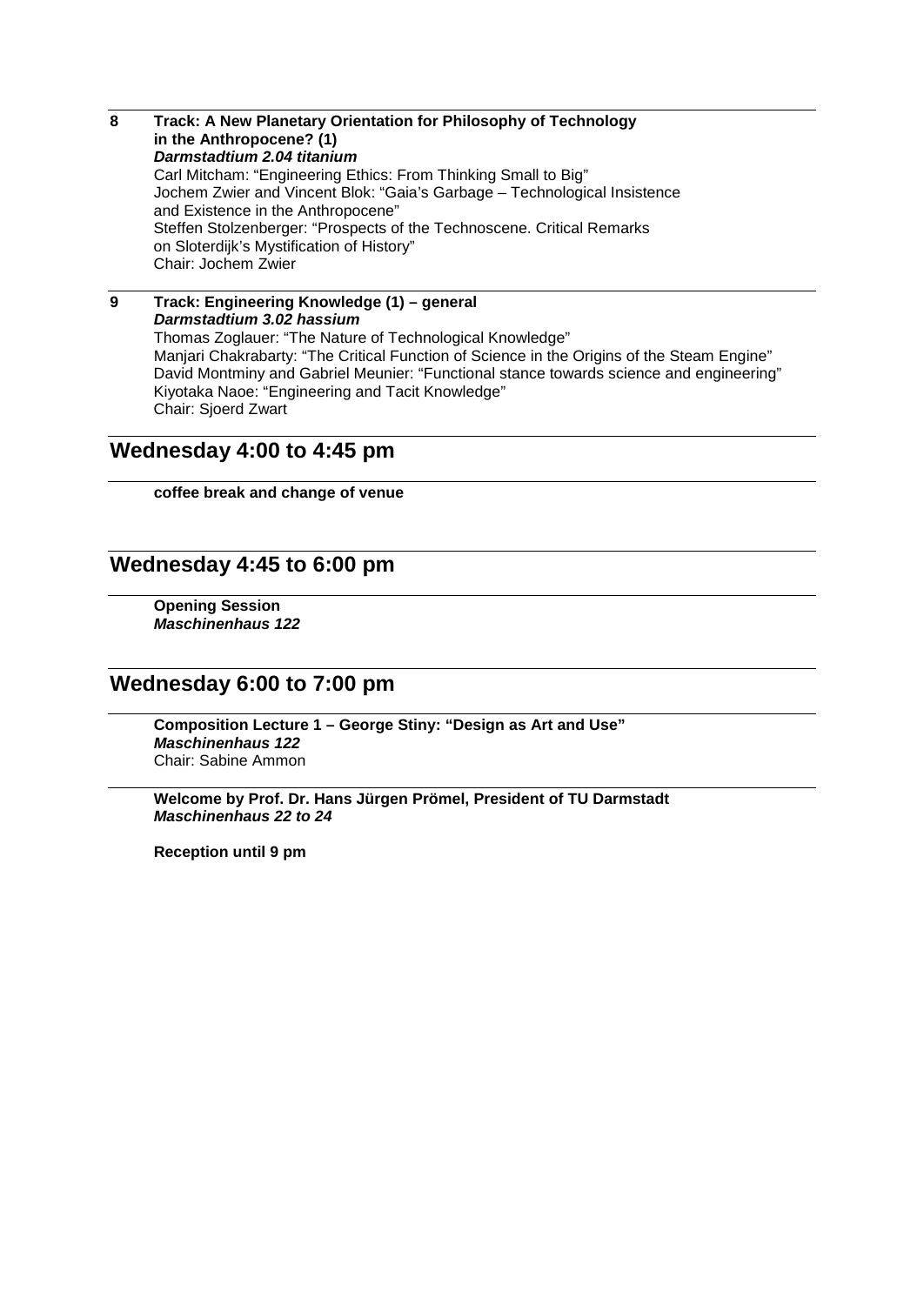#### **Thursday 9:00 to 10:00 am**

**Composition Lecture 2 – Pamela Andanda: "The Integration of Traditional Knowledge into the Intellectual Property Regime using Value-Added Justification and Grammatical Analysis of Derivative Works"** *Maschinenhaus 122* Chair: Carl Mitcham

## **Thursday 10:00 to 10:30 am**

**coffee break**

### **Thursday 10:30 to 12:30 am**

**1 Panel: Relating to Things that Relate to Us (1)** – **Ontology and Epistemology** *Maschinenhaus 22* Heather Wiltse: "On the multi-intentionality of assembled things" Yoni Van Den Eede: "The Omnipresence of Breakdown: Object-Oriented Philosophy of Technology" Holly Robbins: "Design to Situate Im/material Context" Chair: Kristene Unsworth

**2 Panel: Critical Perspectives on the Role of Mathematics in Data-Science** *Classrooms 23* Karen François Christian Hennig Johannes Lenhard Jean Paul Van Bendegem Chair: Patrick Allo

#### **3 Panel: Reflections on Andrew Feenberg's Philosophy of Technology** *Classrooms 123* Graeme Kirkpatrick: "Feenberg, Marx and the Dialectic of Technology Reform" Andrew Feenberg: "Lukács & the Philosophy of Technology" Edward Hamilton: "The Nietzschean strain in critical theory of technology"

Darryl Cressman: "Contingency & Potential: STS & Critical Theory in Feenberg's Philosophy of Technology" Chair: Darryl Cressman

#### **4 Panel: Ethics and Politics Within Cloud Computing and other Computing Environments** *Classrooms 107*

Javier Bustamante: "The Role of Social Networks and Cloud Computing in the Spread of Post-Trust Beliefs and Developments in Fundamentalist, Populist and Radical Discourses" Jose Barrientos: ""E-Wisdom and E-Experience: Is it possible to develop wisdom and life experience in computing environments?" Emiliio Suñé Llinás: title Chair: Javier Bustamante

**5 Submitted papers: Designing Things that Design Us** *Maschinenhaus 23* Philip Nickel: "Distributed consent for mHealth" Wessel Reijers: "Virtue Sensitive Design of Personalised Virtual Assistants" Bruno Gransche: "Things get to know who we are and tie us down to who we were" Vincent C. Müller and Alexandre Erler: "The digital goes 3D – and what are the risks?" Chair: Hajo Greif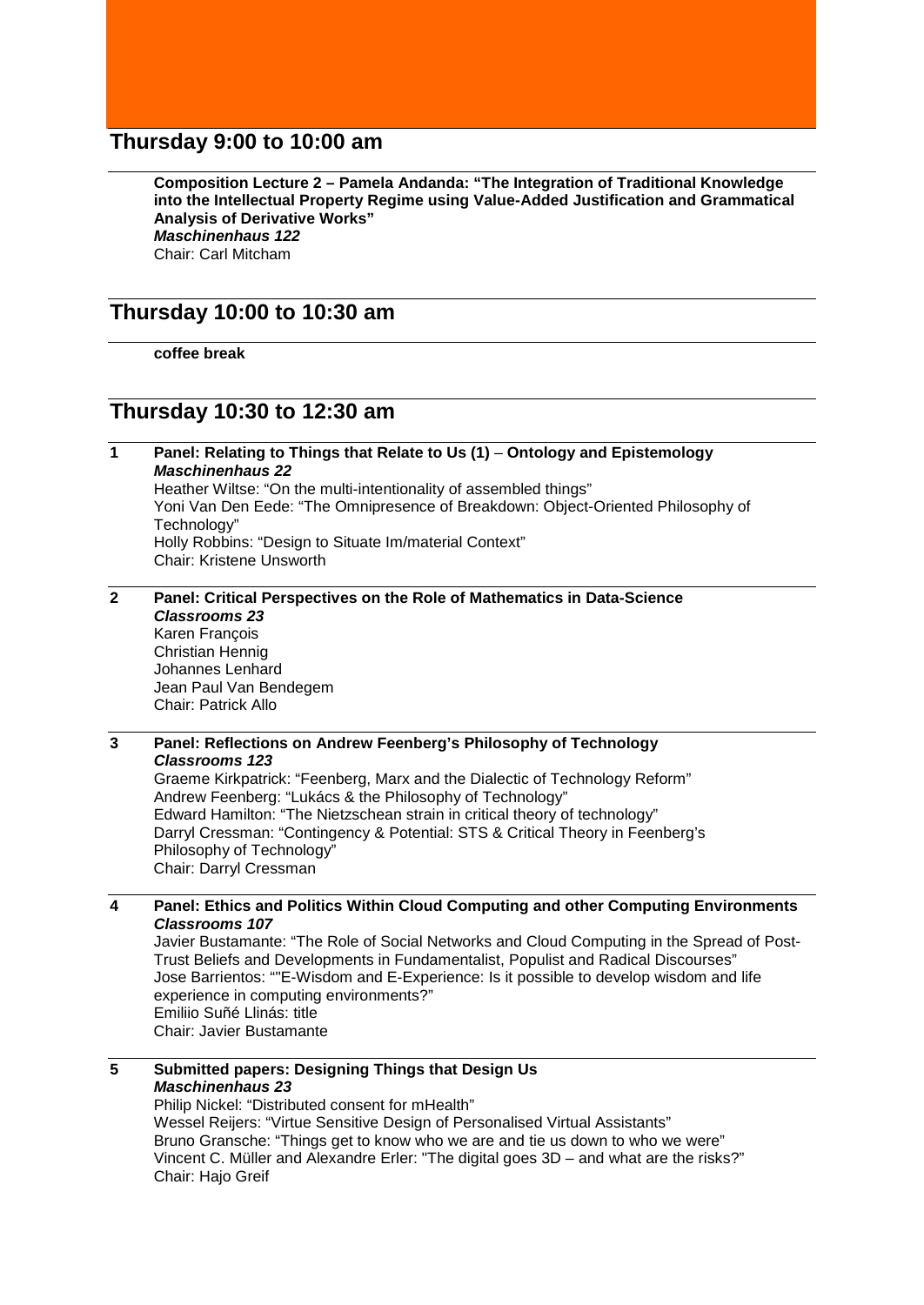#### **6 Submitted paper: Disruptive Technologies** *Maschinenhaus 24* Eric Kerr and Vivek Kant: "Breaking down malfunction: What happens when socio-technical systems don't work?" Stefan Böschen: "Grammar of Things – A Field-Theoretical Perspective" Alexandra Dias Santos: "From a rooted southern perspective – The Life and Thought of Angolan Ruy Duarte de Carvalho" Chair: Jan C. Schmidt 7 **Submitted papers: Prototyping** *Classrooms 209* Tatjana Milivojevic and Ivana Ercegovac: "Man-computer Gestalt and The Noosphere Theory: Will the Computer Be Humanized or the Man Computerized?" JIANG Xiaohui and WANG Jian: "On Possible Ways to Working through the 'uncanny valley'- Effect in Humanoids Design" Robert-Jan Geerts: "The Polder as Precedent for Geoengineering" Chair: **8 Submitted papers: Responsible Agency** *Classrooms 223* YU Xue: "The Moral Agency and Moral Responsibility of Self-driving Cars" Jan Peter Bergen: "In Light of Levinas: Rethinking Innovation in Relation to Responsibility" Rene von Schomberg: "Global perspectives on Responsible Innovation" Martin Peterson: "The Geometry of Engineering Ethics" Chair: Annette Ripper **9 Track: A New Planetary Orientation for Philosophy of Technology in the Anthropocene? (2)** *Classrooms 113* Arianne Conty: "Who is to Interpret the Anthropocene? Nature and Culture in the Academy" Alexandre Leskanich: "The Technology of History and the Grammar of the Anthropocene" Jessica Imanaka: "Laudato Si', Technologies of Power, and Environmental Justice" Jose Aravena-Reyes and Ailton Krenak: "Toward an Engineering of Care" Chair: Pieter Lemmens **10 Track: Engineering Knowledge (2) – special** *Classrooms 100* Claudia Eckert and Martin Stacey: "Object References as Engineering Knowledge" Viola Schiaffonati: "Engineering Knowledge and Experimental Method – The Case of Experimental Computer Engineering" Renee Smit: "Idealisation in Engineering Science Knowledge" Jan Kratzer, Claudia Fleck and Guenther Luxbacher: "Grammar of Mechanical Failure Cases – a Diachronic and Linguistic Comparison" Chair: Rafaela Hillerbrand **11 Track: Technology and the City (1) – Architecture and Design** *Classrooms 109* Sara Eloy and Pieter Vermaas: "Over-the-counter housing design: the city when the gap between architects and laypersons narrows" Taylor Stone: "The Morality of Darkness: Urban nights, light pollution, and evolving values"

Margoh Gonzalez Woge: "Technological Environmentality – Technologies' Absent-Presence in Everyday Environments?"

Felipe Loureiro: "Binding Surfaces: Architecture and The Interplay of Walls and Screens" Chair: Michael Nagenborg

### **Thursday 12:30 to 2:00 pm**

**lunch break –** *SPT Board Meeting in Classrooms 109*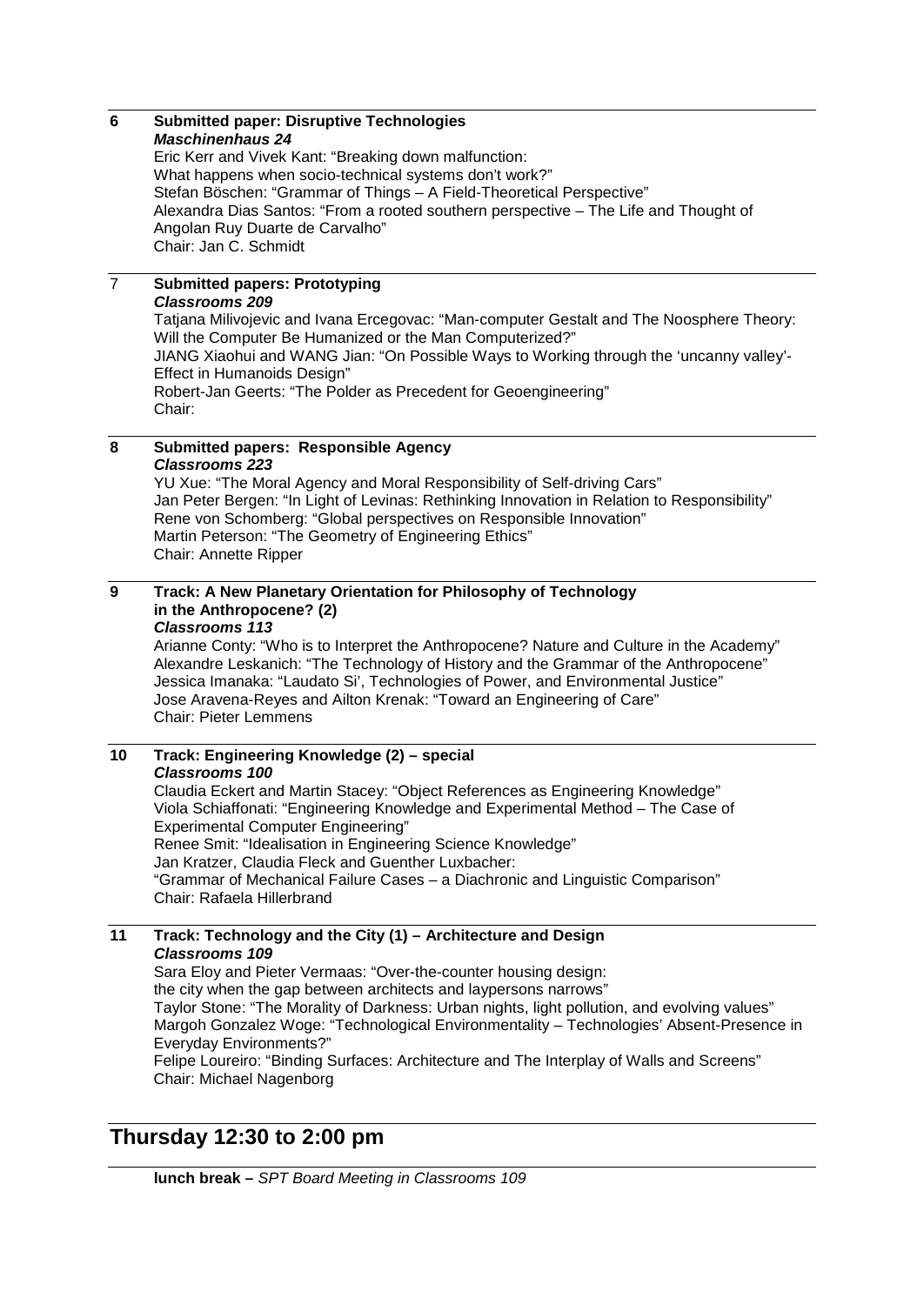### **Thursday 2:00 to 4:00 pm**

| $\overline{1}$          | Panel: Assembling a Socio-Technological Future: The Challenge of Russia<br><b>Classrooms 107</b><br>Ilya Sidorchuk: "The Wonders of Technology in Soviet Political Propaganda"<br>Anna Mazurenko and Natalia Nikiforova: "The Russian National Technology Initiative<br>as a Site for Sociotechnical Imaginaries"<br>Dmitri Popov: "Political Modernization and Its Technological Limits"<br>Yulia Obukhova: "The Role of Health in Sociotechnical Imaginaries"<br>Chair: Alfred Nordmann                                                                                                                                                                                                         |
|-------------------------|---------------------------------------------------------------------------------------------------------------------------------------------------------------------------------------------------------------------------------------------------------------------------------------------------------------------------------------------------------------------------------------------------------------------------------------------------------------------------------------------------------------------------------------------------------------------------------------------------------------------------------------------------------------------------------------------------|
| $\overline{2}$          | Panel: Relating to Things that Relate to Us (2) - Ethics and Pragmatics<br><b>Maschinenhaus 22</b><br>Michel Puech: "Attachment to things, artifacts, devices, commodities: an inconvenient<br>ethics of the ordinary"<br>Steven Dorrestijn: "Ethics of technology below and above reason: The case of living<br>With smart technologies"<br>Diane Michelfelder: "The New Assisted Living: Relating to Alexa Relating to Us"<br>Fanny Verrax: "From dealing with virtual others to the construction of the self:<br>Videogames as an ethical sandbox"<br>Chair:                                                                                                                                   |
| $\overline{\mathbf{3}}$ | <b>Submitted papers: Cryogenic Probes</b><br><b>Classrooms 223</b><br>Jol Thomson: "G24 0vßß"<br>Alexander Friedrich: "The Grammar of Cryopreservation"<br>Elena Chestnova: "Time travel in seven mile boots: temporality and distance<br>in Gottfried Semper's history writing"<br>Chair: Cheryce von Xylander                                                                                                                                                                                                                                                                                                                                                                                   |
| $\overline{\mathbf{4}}$ | Track: A New Planetary Orientation for Philosophy of Technology<br>in the Anthropocene? (3)<br><b>Classrooms 113</b><br>Bronislaw Szerszynski: "Technology as a planetary phenomenon"<br>Pieter Lemmens: "Re-Imagining the Noosphere. Reflections on Digital Network Technology,<br>Energy and Collective Intelligence in the Emerging Ecotechnological Age"<br>Hub Zwart: "From the nadir of negativity towards the cusp of reconciliation:<br>A dialectical (Hegelian-Teilhardian) assessment of the anthropocenic challenge"<br>Iñigo Galzacorta, Luis Garagalza and Hannot Rodríguez: "Rethinking Technology in the<br>Anthropocene: Relations and 'Gravitational Forces"<br>Chair: Hub Zwart |

#### **5 Track: The Philosophy of Biomimicry – theoretical and applied** *Maschinenhaus 24* Aníbal Fuentes Palacios and José Hernández Vargas: "Prose and verse – Accuracy

and creativity in the biomimetic transference." Henry Dicks: "Biomimicry: An Alternative Path for Reconciling Art and Technology" Milutin Stojanovic: "Biomimicry in Agriculture: Is the ecological system-design model the future agricultural paradigm?" Chair: Lucien von Schomberg

**6 Track: Questioning the Grammar of 'Critical' Infrastructures (1)** *Classrooms 116* Anais De Keijser: "The criticality of people as infrastructure: Creating resilience in the provision of urban services through System-D" Marcel Müller: "Reading Cities – Building Blocks for a Grammar of Technical Structures" Florian Maurer and Albrecht Fritzsche: "System Protection and the Benefit of Others – a Service Perspective" Chair: Anshika Suri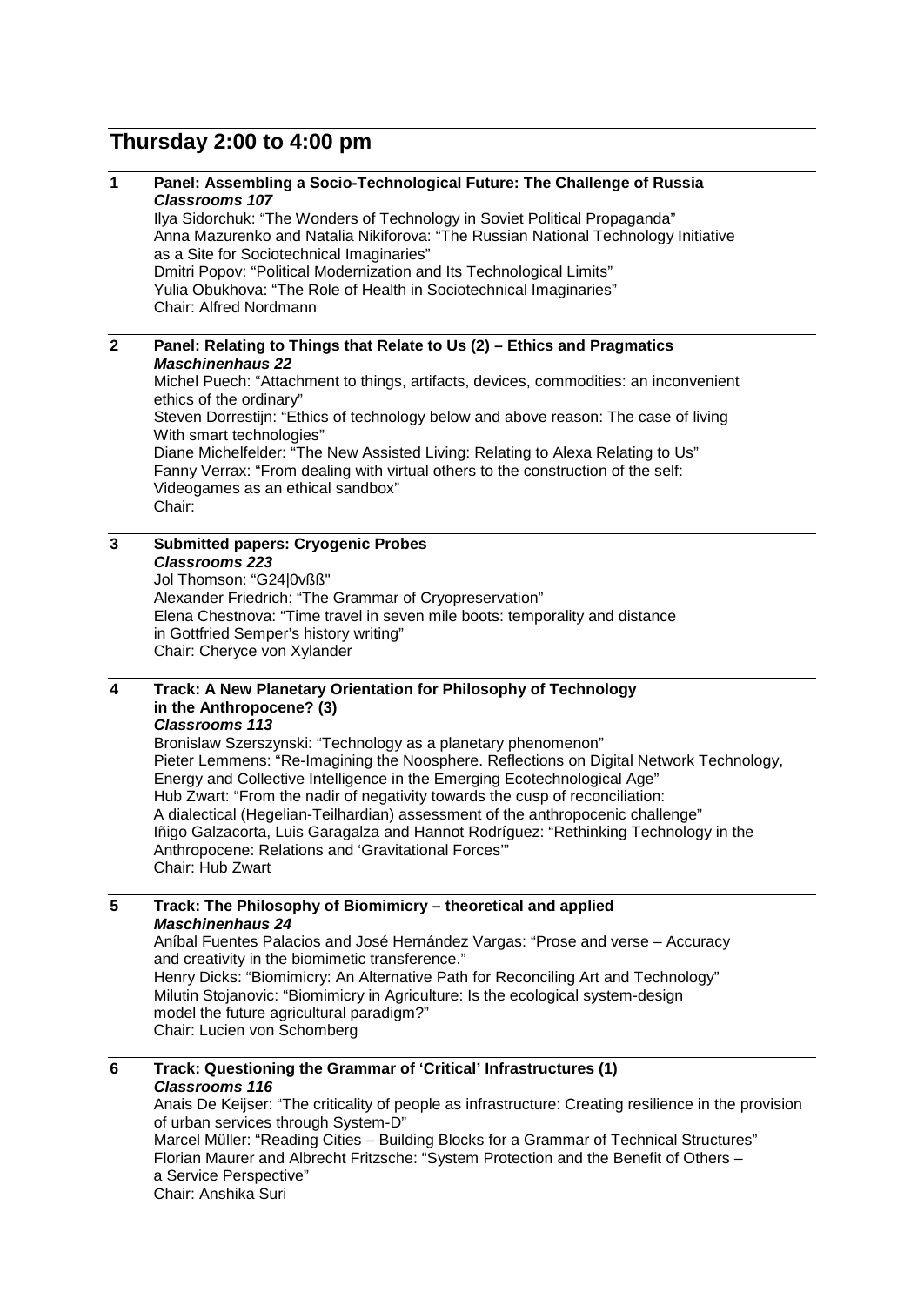#### **7 Track: Artefacts, Design Practices, Knowledge Productions (1) – Models and Simulation** *Classrooms 100*

Sabine Ammon and Henning Meyer: "Simulation Models as Epistemic Tools in Product Development: A Case Study"

Rafaela Hillerbrand and Eckert Claudia: "Models in Engineering Design Processes" Mieke Boon and Miles MacLeod: "Model-Based-Reasoning (MBR) as a skill for interdisciplinary approaches to socio-technological design and research" Hans Hasse and Johannes Lenhard: "Ennobling Ad Hoc Modifications. Confirmation,

Simulation, and Adjustable Parameters" Chair: Sabine Ammon

#### **8 Track: Pedagogical Pragmatics – Teaching Ethics and Philosophy of Technology (1)** *Maschinenhaus 23*

Ashley Shew: "Teaching Technology & Disability"

Diana Adela Martin, Eddie Conlon and Brian Bowe: "A Critical Reflection on Extending the Case Study Method in the Teaching of Engineering Ethics"

Atsushi Fujiki: "Developing pedagogical method of engineering ethics integrated with environmental ethics"

Thomas M Powers: "Globalizing Science and Engineering Ethics: Convergence or Equilibrium?" Chair:

#### **9 Track: Technologie and the City (2) – (Infra-)Structures** *Classrooms 109*

Michael Nagenborg: "Elevators as Urban Technologies: Past, Present, and Future" Vlad Niculescu-Dinca: "Towards a Sedimentology of Infrastructures: A Geological Approach for Understanding the City"

Alessia Calafiore, Nicola Guarino and Guido Boella: "Recognizing Urban Forms through the Prism of Roles Theory"

Shane Epting: "Automated Vehicles and Transportation Justice: Two Challenges for Planners and Engineers"

Chair: Margoh Gonzalez Woge

#### **10 Track: Technology Translations: Philosophical Interactions across Disciplines and Application Domains (1)**

*Classrooms 123* Ole Kliemann: "The Human in the Machine" Jan Torpus, Christiane Heibach and Andreas Simon: "Human Adaptivity to Responsive Environments" Cecilia Moloney: "Self-Attention in Learning and Doing Digital Signal Processing: Why and How" Beth Preston: "Sustainable technology in action: Intractable users and behavior-steering technologies" Chair: Albrecht Fritzsche

#### **11 Track: Postphenomenological Research (1) – Theorizing Bodies** *Classrooms 23* Jesper Aagaard: "Technohabitual Agency: Habits, Akills, and Egoless Agency" Ciano Aydin: "World Oriented Self-Formation: Postphenomenology meets Peircean Pragmatism" M. Kirk: "The Digitized Body: A Twenty-First Century Reconstitution of the Leib/Körper Distinction" Moderator: Don Ihde

### **Thursday 4:00 to 4:30 pm**

**coffee break**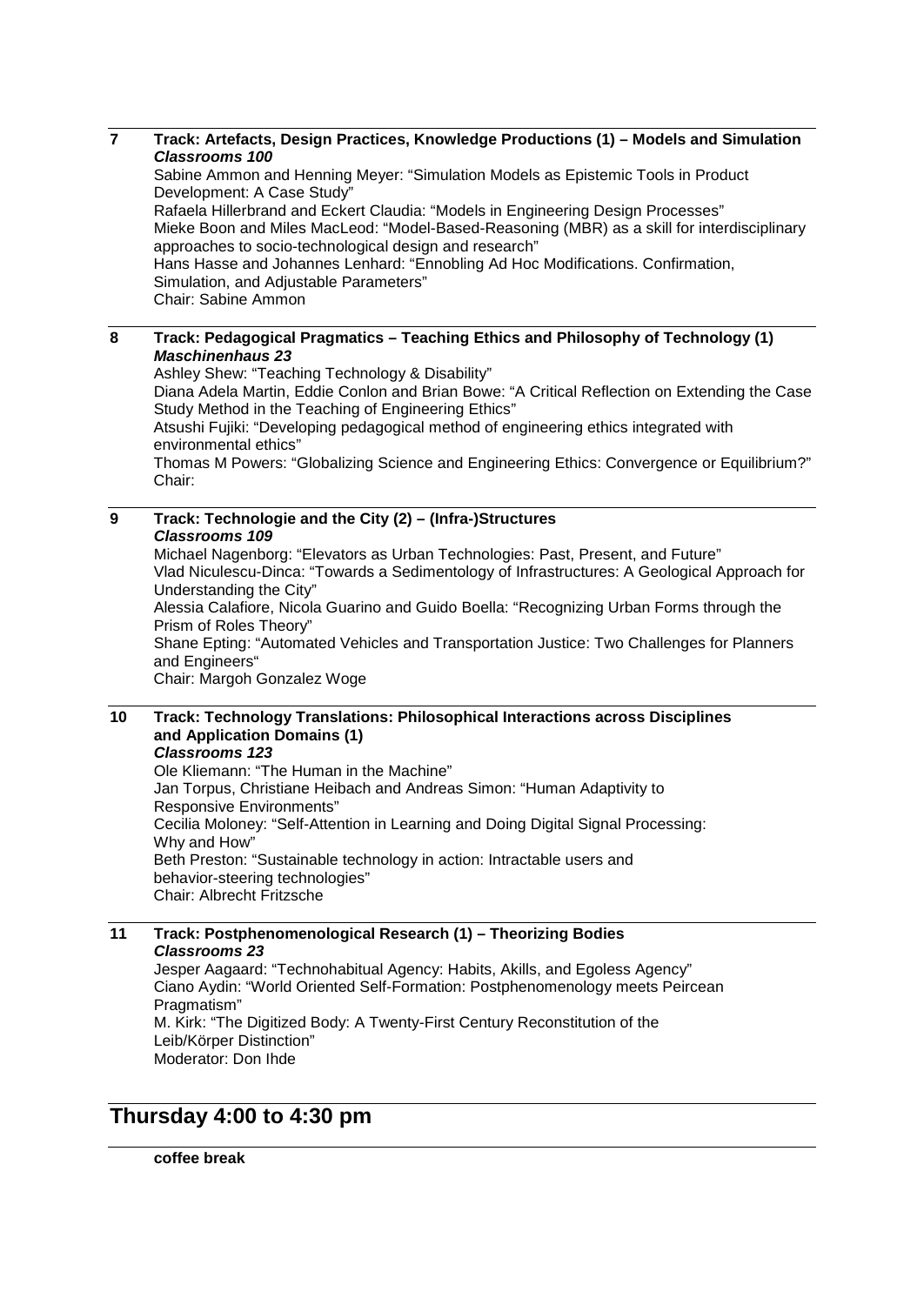### **Thursday 4:30 to 5:30 pm**

**Composition Lecture 3 – Astrid Schwarz: "Gardening in the Anthropocene: Composing or Combining Things Together"** *Maschinenhaus 122* Chair: Cheryce von Xylander

### **Thursday 5:30 to 6:30 pm**

**Composition Lecture 4 – Christian Bök: "The Unkillable Poem"** *Maschinenhaus 122* Chair: Alfred Nordmann

### **Thursday 6:45 pm**

**Catch buses for evening session with food and drink at Weststadt Bar, returning on your own or by bus at 9:30pm or 10:30pm**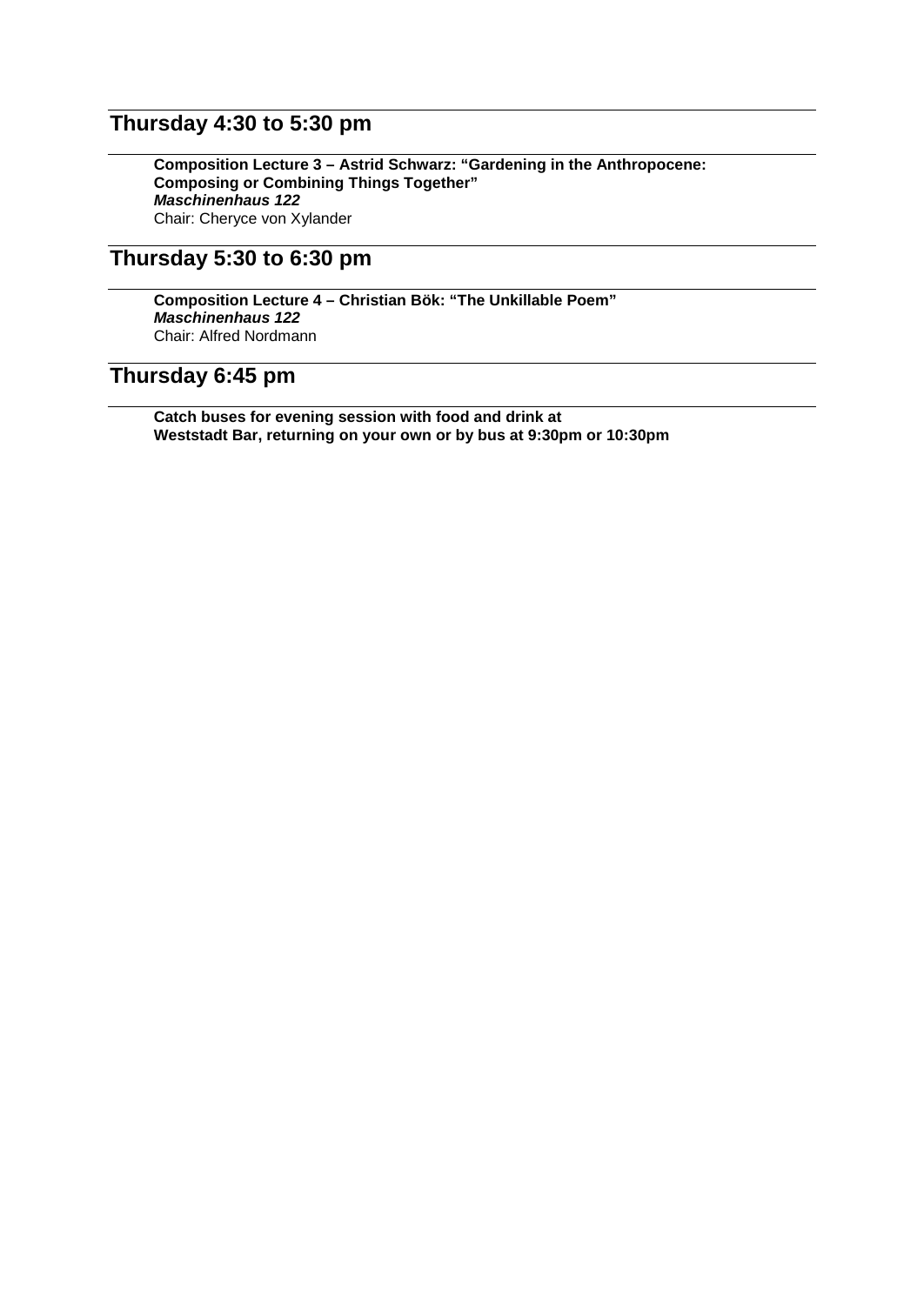#### **Friday morning**

**TE acatech** DEUTSCHE AKADEMIE DER | NATIONAL ACADEMY OF

**acatech special session Shaping Techno-Organizational Processes: Energy – Information – Autonomy** *Darmstadtium 2.02 chromium*

**Friday 9:00 to 10:30 am –** *Darmstadtium 2.02 chromium*

**1 Klaus Kornwachs: "The Grammar of Techno-Organizational Processes" Eberhard Umbach: "People and Things – The German** *Energiewende***: Do we do the right things and do we do them right?"**

### **Friday 10:30 to 11:00 am**

**coffee break** 

**Friday 11:00 am to 12:30 pm –** *Darmstadtium 2.02 chromium*

**1 Klaus Mainzer: "People and Things – Complexity 4.0 and Artificial Intelligence" Otthein Herzog: "People and Things – How far Autonomy may go? Autonomous Multi-Agent Systems, controlling Logistics and Production"**

### **Friday 9:00 to 10:30 am**

| $\mathbf{2}$ | Panel: Acoustic Technics – Sonification in Art and Science<br>Darmstadtium 2.03 vanadium<br>Don Ihde: "Sonification in Science"<br>Andrea Polli: "Witnessing Space"<br>Pete Stollery: "Playing Sound - Some Thoughts on Listening, Embodiment, Acousmatics<br>and Improvisation"<br>Chair: |
|--------------|--------------------------------------------------------------------------------------------------------------------------------------------------------------------------------------------------------------------------------------------------------------------------------------------|
| 3            | Panel: Conceptualising Aero-Material Assemblages of the Vertical Gaze (1)<br>Darmstadtium 2.04 titanium<br>Bronislaw Szerszynski: "Filling the volume: towards a grammar of aerial motion"<br>Peter Novitzky and Peter-Paul Verbeek: "Domestic Drones from the Perspective of the Theory   |

of Technological Mediation" Chair: Francisco Klauser **4 Submitted papers: Imagination and Mediation** *Darmstadtium 3.06 xenon*

Rayco Herrera: "Günther Anders and the 'Promethean Gap': Imagination as a Moral Task" LIU Zheng: "Chuang-tze's Philosophy of Technology and the Technological Mediation Theory" Christiano C. Cruz: "Brazilian Popular Engineering and the Responsiveness of Technical Design to Social Values" Chair: ZHANG Kang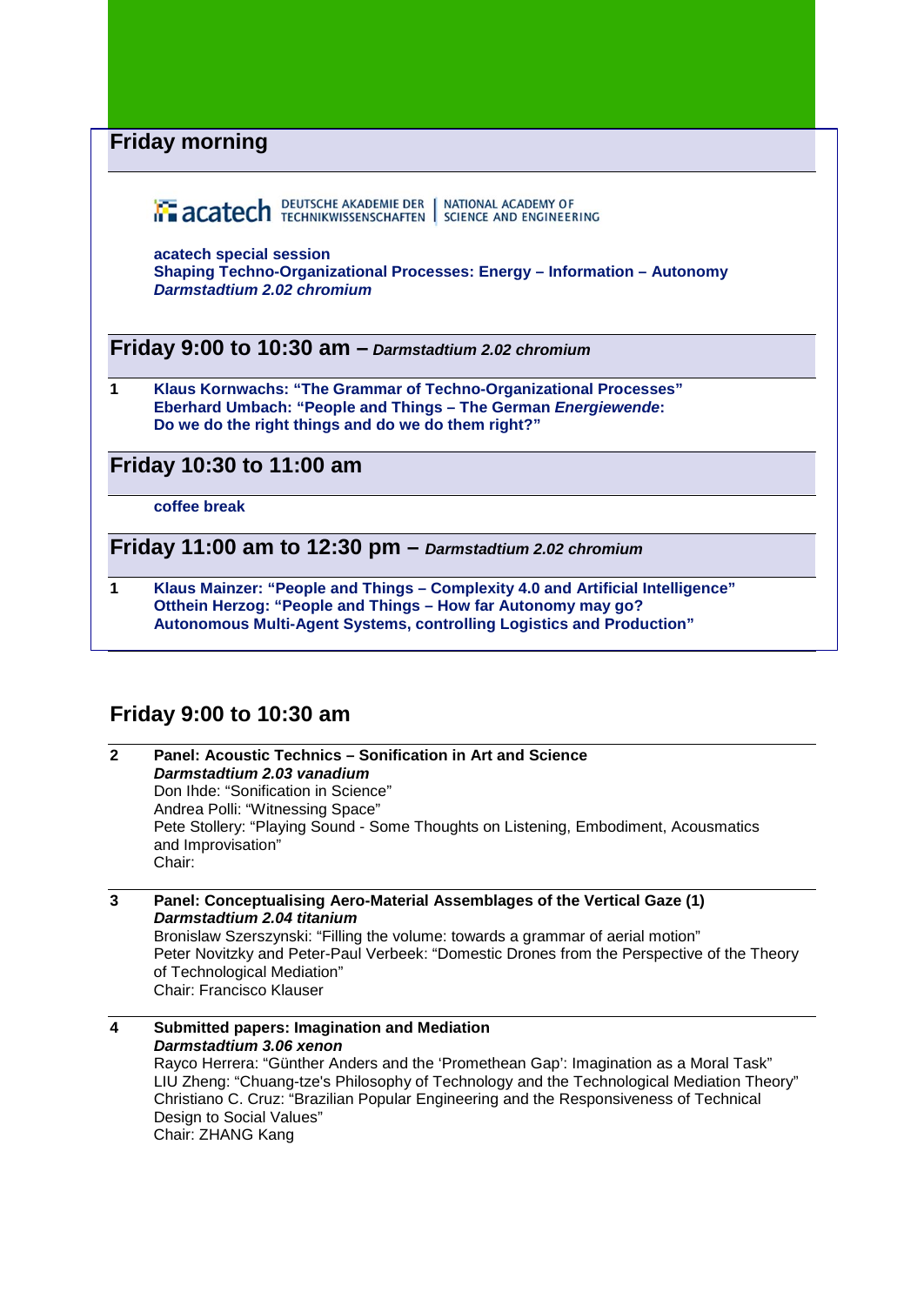| 5              | <b>Submitted papers: Communication</b><br>Darmstadtium 3.08 neon<br>CHN Jia and CHEN Fan: "Research on Technological Communication from<br>the Perspective of Social Integration"<br>Alexis Elder: "Why not just step away from the screen and talk face to face?<br>The Moral Import of Communication Medium Choice"<br>Andreas Henze: "This Machine is Part of Me like your Voice: On Interacting with<br><b>Technologically Generated Voices"</b><br>Chair: Nicola Liberati |
|----------------|--------------------------------------------------------------------------------------------------------------------------------------------------------------------------------------------------------------------------------------------------------------------------------------------------------------------------------------------------------------------------------------------------------------------------------------------------------------------------------|
| 6              | <b>Submitted papers: Affordances</b><br>Darmstadtium 3.02 hassium<br>Wade Robison: "Engineers' Oath: Do no unnecessary harm!"<br>Dylan Wittkower: "Disaffordances and Dysaffordances in Code"<br>Tiago Carvalho: "Gardening in the Anthropocene: Going Nowhere, Growing Somewhere"<br>Chair: Astrid Schwarz                                                                                                                                                                    |
| $\overline{7}$ | <b>Submitted papers: Designed Spaces</b><br>Darmstadtium 3.03 germanium<br>Irene Breuer: "The grammar of architectural design: Graphs, grids and diagrams"<br>Jaana Parviainen and Seija Ridell: "Choreographies of Smart Urban Power"<br>Chair: Seija Ridell                                                                                                                                                                                                                  |
| 8              | <b>Submitted papers: Metaphysics</b><br>Darmstadtium 3.09 helium<br>Adam Toon: "Things and Concepts"<br>Hajo Greif: "The Reality of Augmented Reality"<br>Ingvar Tjostheim: "The Feeling of Being There - Is it an Illusion?"<br>Chair:                                                                                                                                                                                                                                        |
| 9              | Track: Technology Translations: Philosophical Interactions across<br><b>Disciplines and Application Domains (2)</b><br>Darmstadtium 3.07 argon<br>Scott Luan: "Grammars of Creation"<br>Anna Dot: "Translationscapes and its Multidimensional Articulations - An Approach to Borders<br>from the Project 'On Translation', by Antoni Muntadas"                                                                                                                                 |

Silvia Mollicchi: "Mediums as Languages: A Transcendental Naturalist Approach to the Relation between Mediums and Representation" Chair: Albrecht Fritzsche

# **Friday 10:30 to 11:00 am**

**coffee break**

# **Friday 11:00 am to 12:30 pm**

| $\mathbf{2}$ | Panel: Conceptualising Aero-Material Assemblages of the Vertical Gaze (2)                                                                                      |
|--------------|----------------------------------------------------------------------------------------------------------------------------------------------------------------|
|              | Darmstadtium 2.04 titanium                                                                                                                                     |
|              | Ole B. Jensen: "Drones in the Volumetric City"                                                                                                                 |
|              | Francisco Klauser: "Spatialities of the Drone: Conceptualising the encounter of big data<br>and the air"                                                       |
|              | Maximilian Jablonowski: "The Transformation of the 'Vertical Public': The Aesthetic, Political,<br>and Epistemological Practices of Consumer Drones"<br>Chair: |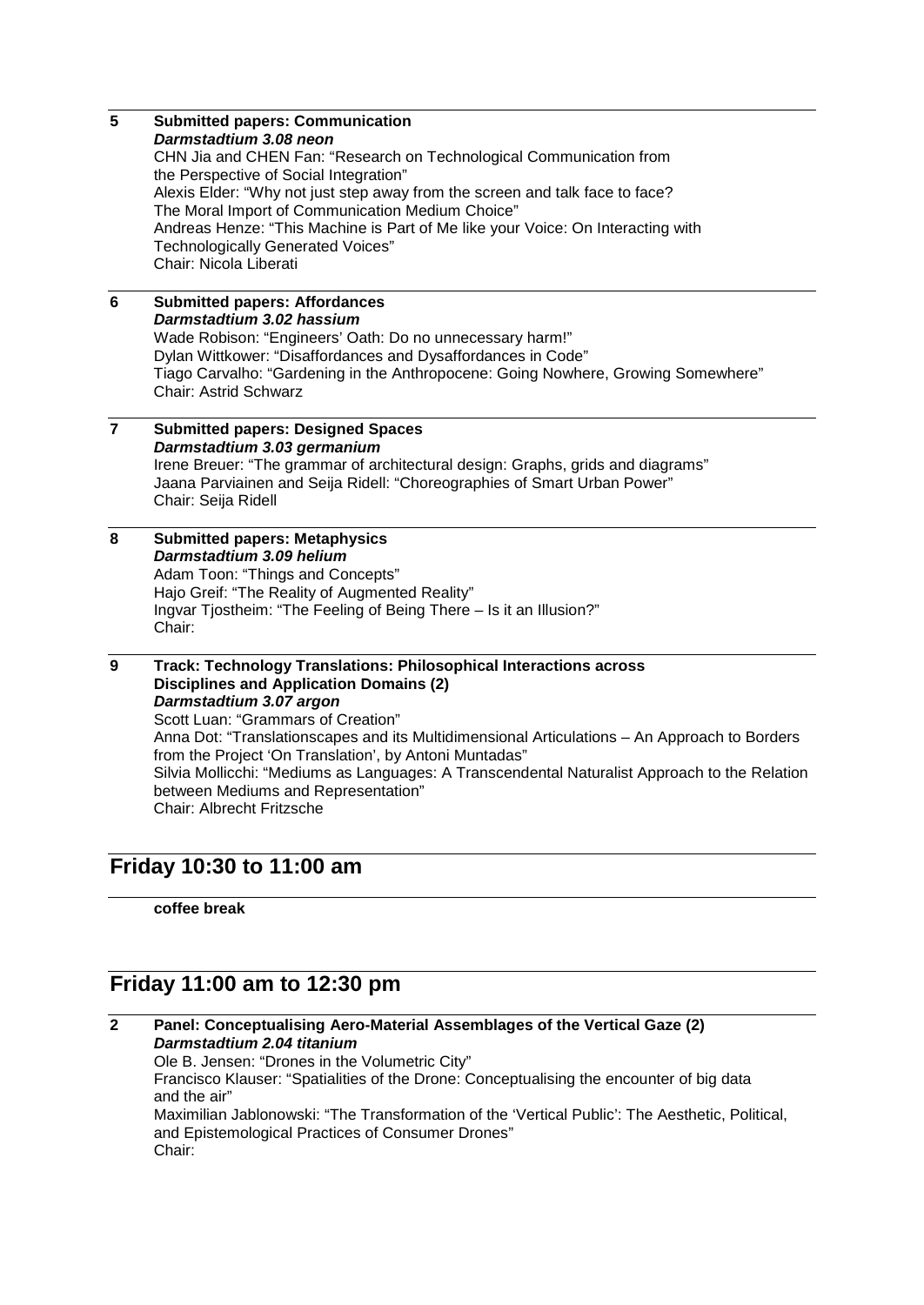| $\overline{\mathbf{3}}$ | <b>Submitted papers: Instruments</b><br>Darmstadtium 3.02 hassium<br>Stanley Kranc: "What Could Instrumental Perception Be?"<br>Maxence Gaillard: "The individuation of a scientific instrument"<br>Michael Funk: "The Grammar of Information - Methodological<br>Constructivism/Culturalism and the Philosophy of Technology"<br>Chair: Mieke Boon                                                                                                                   |
|-------------------------|-----------------------------------------------------------------------------------------------------------------------------------------------------------------------------------------------------------------------------------------------------------------------------------------------------------------------------------------------------------------------------------------------------------------------------------------------------------------------|
| $\overline{\mathbf{4}}$ | Submitted papers: Foundations for the Ethics of Technology<br>Darmstadtium 3.08 neon<br>Peeter Müürsepp: "Aim-oriented Approach to Technology"<br>Manja Unger-Büttner: "Design as Experimental Ethics - Moral Skepticism and the<br>Value of Exploration."<br>Philip Brey: "Structural Ethics: Ontological Foundations and Implications<br>for the Ethics of Technology"<br>Chair: Abubakr Khan                                                                       |
| 5                       | <b>Submitted papers: Technological Politics</b><br>Darmstadtium 3.05 radon<br>Björn Sjöstrand: "Technology, Ethics, and Politics in a Globalized World"<br>HUNG Ching: "Technologizing Democracy toward Democratizing Technology"<br>Lumeng Jia: "From assessment to design - What is really needed in Technology<br>Accompaniment?"<br>Chair: Peter Müürsepp                                                                                                         |
| 6                       | <b>Submitted papers: Technology in Science</b><br>Darmstadtium 3.09 helium<br>Mark Young: "Making or Using?: The Geiger Counter and Early Cosmic Ray Research"<br>Pablo Aceves Cano: "Technological Normativity - Its Epistemic Role in Science and<br>Mathematics"<br>ZHOU Liyun: "Rethinking the boundary between science and technology from the Body - A<br>Review of Donna Haraway's Subject of Technoscience"<br>Chair:                                         |
| $\overline{7}$          | Track: Pedagogical Pragmatics; Teaching Ethics and Philosophy of Technology (2)<br>Darmstadtium 2.03 vanadium<br>Edward Hamilton: "Ontologies of , Openness' and the Politics of Educational Technology"<br>Cristiano C. Cruz: "How to Form Engineers Capable of Social Technology<br>and Popular Engineering: Some Brazilian Initiatives"<br>Daniel Jenkins: "Moral Philosophy and Automation: How Should Engineers Decide How<br>Machines Should Decide?"<br>Chair: |
| 8                       | Track: Technology and the City (3) - Exploring the City<br>Darmstadtium 3.06 xenon<br>Diane Michelfelder: "Urban Landscapes and the Techno-Animal Condition"<br>Remmon Barbaza: "Metro Manila: A City Without Syntax?"<br>El Putnam: "Locative Reverb: Artistic Practice, Digital Technology,<br>and the Grammatization of the City"<br>Chair: Taylor Stone                                                                                                           |
| 9                       | Track: Postphenomenological Research (2) - Technologized Space<br>Darmstadtium 3.03 germanium<br>Robert Rosenberger: "Multistable Public Space: From Park Benches to Bathroom Stalls"<br>Søren Riis: "What Is It Like To Be A House? Towards An Ontology of the Internet of Things"<br>Olya Kudina: "Deconstructing a Panopticon Tower of the Digital Age: A Phenomenological<br>Account of Google Glass"<br>Delities of Technological Mediction                      |

Peter-Paul Verbeek: "The Politics of Technological Mediation" Moderator: Don Ihde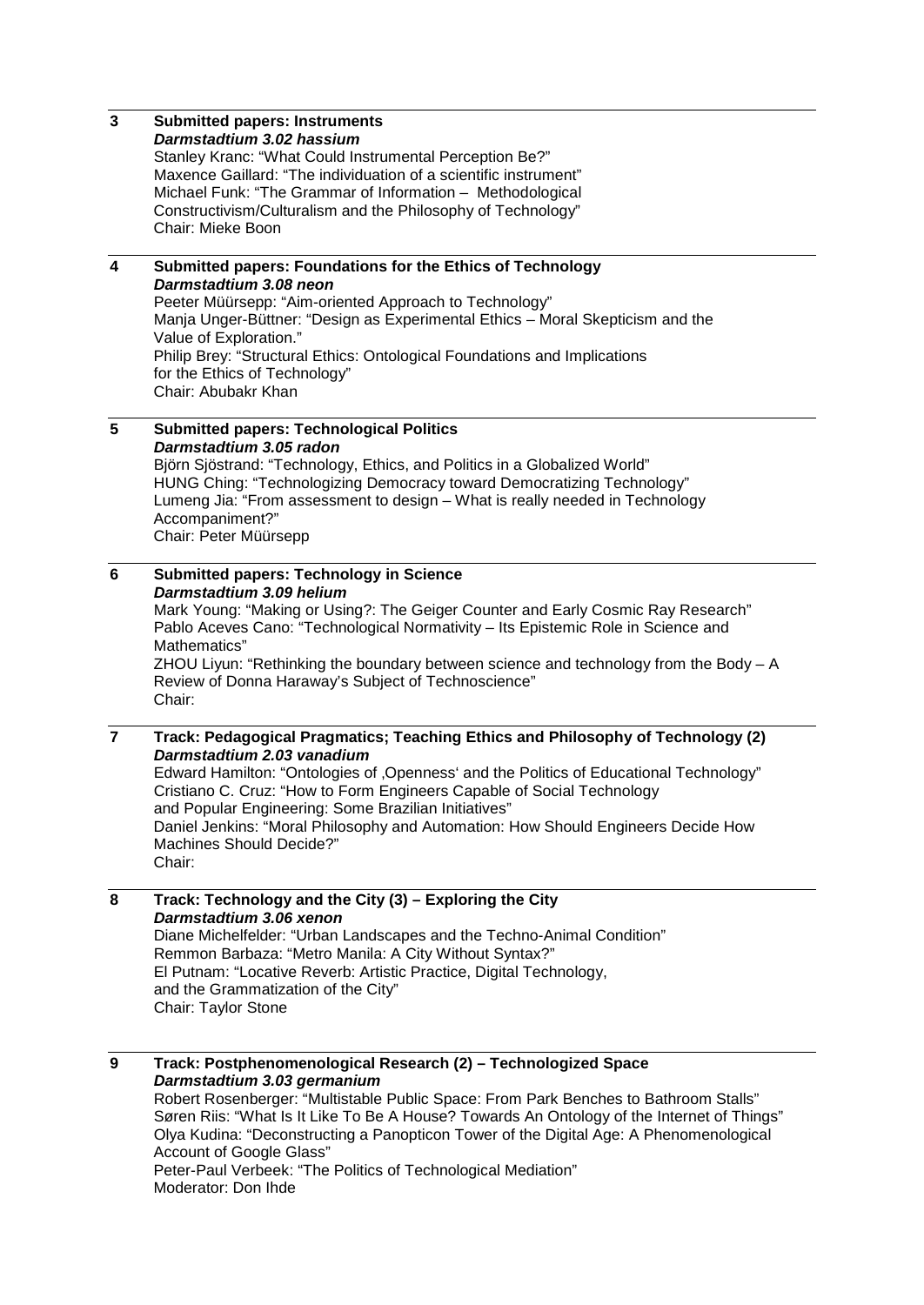# **Friday 12:30 to 2:00 pm**

**lunch break** 

# **Friday 2:00 to 3:30 pm**

| 1                       | <b>Submitted papers: Deliberative Spaces</b><br>Darmstadtium 3.05 radon<br>Yana Boeva: "Process over Form: Making Design Visible with Participatory Making"<br>Hatice Server Kesdi and Serkan Güneş: "The Impact of Ontological Shift From User<br>to Participator in Design Process on Construction of Socio-Technical Systems"<br>Maria Rosaria Stufano Melone and Stefano Borgo:<br>"Ontological Analysis for Shared Urban Planning Understanding"<br>Chair: |
|-------------------------|-----------------------------------------------------------------------------------------------------------------------------------------------------------------------------------------------------------------------------------------------------------------------------------------------------------------------------------------------------------------------------------------------------------------------------------------------------------------|
| $\mathbf{2}$            | <b>Submitted papers: Contestations</b><br>Darmstadtium 3.08 neon<br>Sabine Thuermel: "Online Dispute Resolution based on Smart Contracts:<br>An Example of Disintermediation and Disruption of a Socio-technical System"<br>Paul Thompson: "Sociotechnical Imaginaries for Future Food"<br>Inmaculada de Melo-Martin: "Valuing Reprogenetic Technologies"<br>Chair:                                                                                             |
| 3                       | <b>Submitted papers: Avatars</b><br>Darmstadtium 3.07 argon<br>DONG Xiaoju: "Avatar: Multiple or Disrupted? A research on the identity in the age of Internet"<br>Fabian Offert: "Exhibiting Computing Machines - Alien Phenomenology as a Speculative<br>Principle for Exhibition Design"<br>Dylan Wittkower: "Teh Intarwebs: Maed of Cats, Akshully"<br>Chair:                                                                                                |
| $\overline{\mathbf{4}}$ | <b>Submitted papers: Privacy</b><br>Darmstadtium 3.09 helium<br>Wulf Loh: "Publicity and Privacy in the Digital Age"<br>Tobias Matzner: "The interdependence of subjectivity and things:<br>new reflections on the value of privacy"<br>WANG Hao: "Can Privacy Escape Powers? Towards a Theory of Privacy<br>Through the Lens of Play"<br>Chair:                                                                                                                |
| $\overline{\mathbf{5}}$ | <b>Submitted papers: Attractive Objects</b><br>Darmstadtium 2.04 titanium<br>Levi Checketts: "The Sacrality of Things"<br>Sam Edens: "Constructing a Public on the Plane of Objects: A Case Study of Fairphone"<br>Maria Kapsali: "Novel Affordances: Technological Artefacts in Modern Postural Yoga Practice"<br>Chair:                                                                                                                                       |
| 6                       | <b>Submitted papers: Technology and Language</b><br>Darmstadtium 2.03 vanadium<br>Mark Coeckelbergh and Michael Funk: "Transcendental Grammar and Technical Practice<br>in Wittgenstein's Late Writings: Reading Wittgenstein as a Philosopher of Technology"<br>Joseph Pitt: "Updating the Language of Philosophy"<br>Mark Cutler: "What Do Things Want?"<br>Chair:                                                                                            |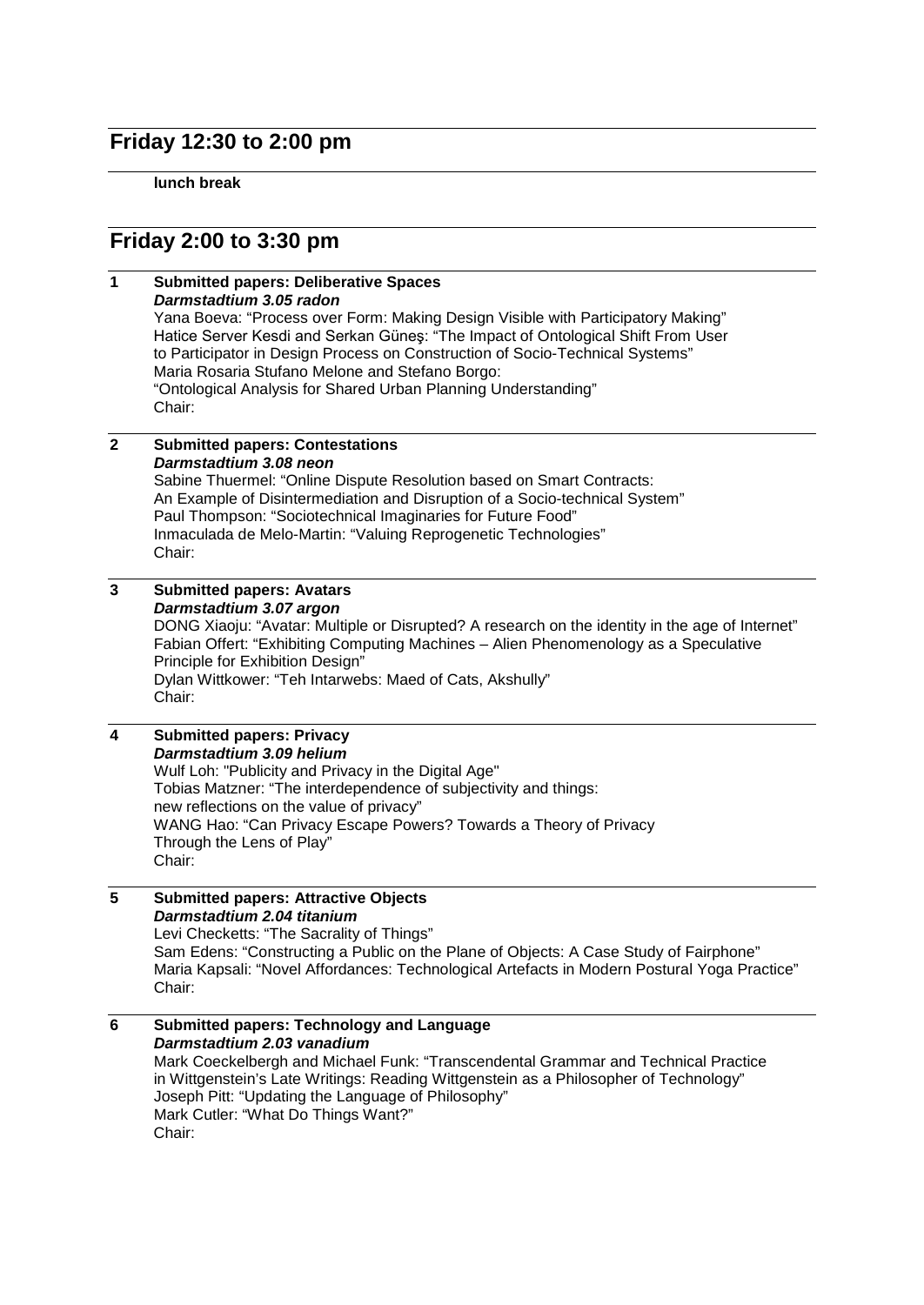| $\overline{7}$ | Track: Artefacts, Design Practices, Knowledge Productions (2) -<br><b>Social Development of Artifacts</b><br>Darmstadtium 3.02 hassium<br>Geetanjali Date and Sanjay Chandrasekharan: "What role do formal structures play<br>in the design process?"<br>WANG Wei Min, Konrad Exner, Maurice Preidel, Julius Jenek, Sabine Ammon and Rainer<br>Stark: "Evaluation of Knowledge-Related Phenomena in Milestone-Driven Product Development<br>Processes - An Explorative Case Study on Student Projects"<br>Chair: Sjoerd Zwart |
|----------------|-------------------------------------------------------------------------------------------------------------------------------------------------------------------------------------------------------------------------------------------------------------------------------------------------------------------------------------------------------------------------------------------------------------------------------------------------------------------------------------------------------------------------------|
| 8              | Track: Technology Translations: Philosophical Interactions across<br><b>Disciplines and Application Domains (3)</b><br>Darmstadtium 3.07 argon<br>Barbara Ziegler: "Unmanned aerial systems in armed conflict:<br>Synergies between historical and philosophical perspectives"<br>Eva-Maria Raffetseder: "Die Episteme von Prozessmanagementsystemen<br>am Beispiel von Salesforce"<br>Terry Bristol: "Design Communication and Innovation Policy"<br><b>Chair: Geoff Crocker</b>                                             |
| 9              | Track: Postphenomenologcial Research (3) - Augmented Realities<br>Darmstadtium 3.03 germanium<br>Galit Wellner: "The Grammar of Augmented Reality"<br>Richard Lewis: "Augmenting Museums with the Self(ie): A Postphenomenological Inquiry"<br>Nicola Liberati: "The Emperor's New Augmented Clothes: Digital Objects as                                                                                                                                                                                                      |

### **Friday 3:30 to 4:15 pm**

Part of the Every Day"

**coffee break and change of venue**

Moderator: Robert Rosenberger

### **Friday 4:15 to 5:15 pm**

**Composition Lecture 5 – Dagmar Schäfer: "The Nominal Group – Things in Ming-Chinese Local Gazeteers (Difangzhi)**  *Maschinenhaus 122* Chair: Zaiqing Fang

### **Friday 5:15 to 6:00 pm**

**Plenary Session: Darmstadt for Philosophers of Technology** *Maschinenhaus 122* – followed by optional small-group explorations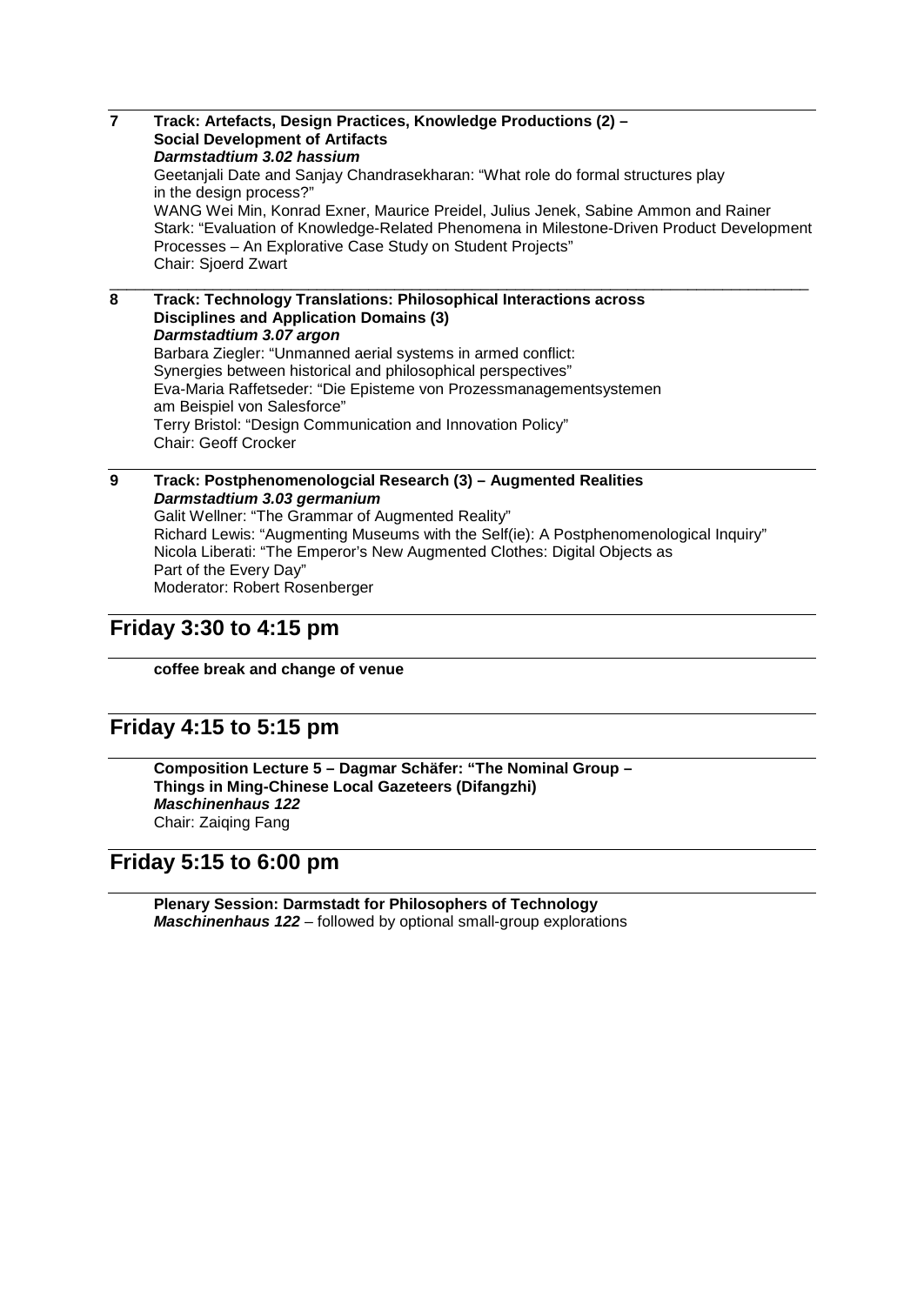### **Saturday 9:00 to 11:00 am**

**1 Round Table: Book Discussion "Philosophy of Technology after the Empirical Turn: Perspectives on Research in the Philosophy of Technology in the Next Decade"** *Classroom 109*

Shannon Vallor, Mark Coeckelbergh, Peter-Paul Verbeek, Albrecht Fritzsche, Astrid Schwarz, Martin Gessmann

Chairs: Maarten Franssen, Peter Kroes, Pieter Vermaas

#### **2 Panel: AI and the Expert – Expert Knowledge in the Age of Artificial Intelligence** *Classrooms 223*

Hidekazu Kanemitsu: "Rethinking the Dreyfus model and an Examination of Current Issues Regarding Expert Knowledge"

Toshihiro Suzuki: "On the expertise of skilled workers in factories" Tetsuya Kono: "What is work for human beings after AI dominance?" Minao Kukita: "Buridan's Asimo: Difficulty in mechanisation of moral competence" Chair:

#### **3 Submitted papers: Articifial Intelligence**  *Maschinenhaus 22*

Janina Loh: "Responsibility and Robot Ethics – A Critical Overview and the Concept of Responsibility Networks"

Nobutsugu Kanzaki: "Possibility of co-design in development process of AI and robot technology"

Reina Saijo: "Human's Vulnerability to AI technology for Decision Support System and a Possibility of Some Autonomous and Authentic Way of Living" Chair:

#### **4 Submitted papers: Phenomenological Hermeneutics** *Maschinenhaus 24*

Lucien von Schomberg and Vincent Blok: "Innovation and the Character of our Age" Ashwin Jayanti: "A Revised Phenomenological Hermeneutics for Understanding the Grammar of Things" Jonathan Simon: "The medical drug as technological object" Dennis Weiss: "How Ought We to Treat Our Televisions?" Alberto Romele, Paolo Furia and Marta Severo: "Digital Hermeneutics: Mapping the Debate and Paving the Way for New Perspectives" Chair:

#### **5 Track: Questioning the Grammar of 'Critical' Infrastructures (2)** *Classrooms 116*

José Luís Garcia, Helena Mateus Jerónimo and Pedro Xavier Mendonça: "Philosophy and disasters: the outbreak of Legionnaires' disease in Portugal" Anshika Suri: "Women's Everyday Contestations and Negotiations with Technology in Cities of East Africa" Chair: Anais De Keijser

6 **Track: Artefacts, Design Practices, Knowledge Productions (3) – Action in Engineering Knowledge** *Classrooms 100* Sjoerd Zwart: "Prescriptive Knowledge: The Grammar of Actions and Things" Hans Tromp: "Artifact Design Reasoning and Intuition, explored through philosophy of action and cognition" Judith Simon: "Apprehending Big Data: Extended, Android or Socio-Technical Epistemology?" Klaus Kornwachs: "Modalities in describing technological actions: To do, to prevent, to omit" Chair: Rafaela Hillerbrand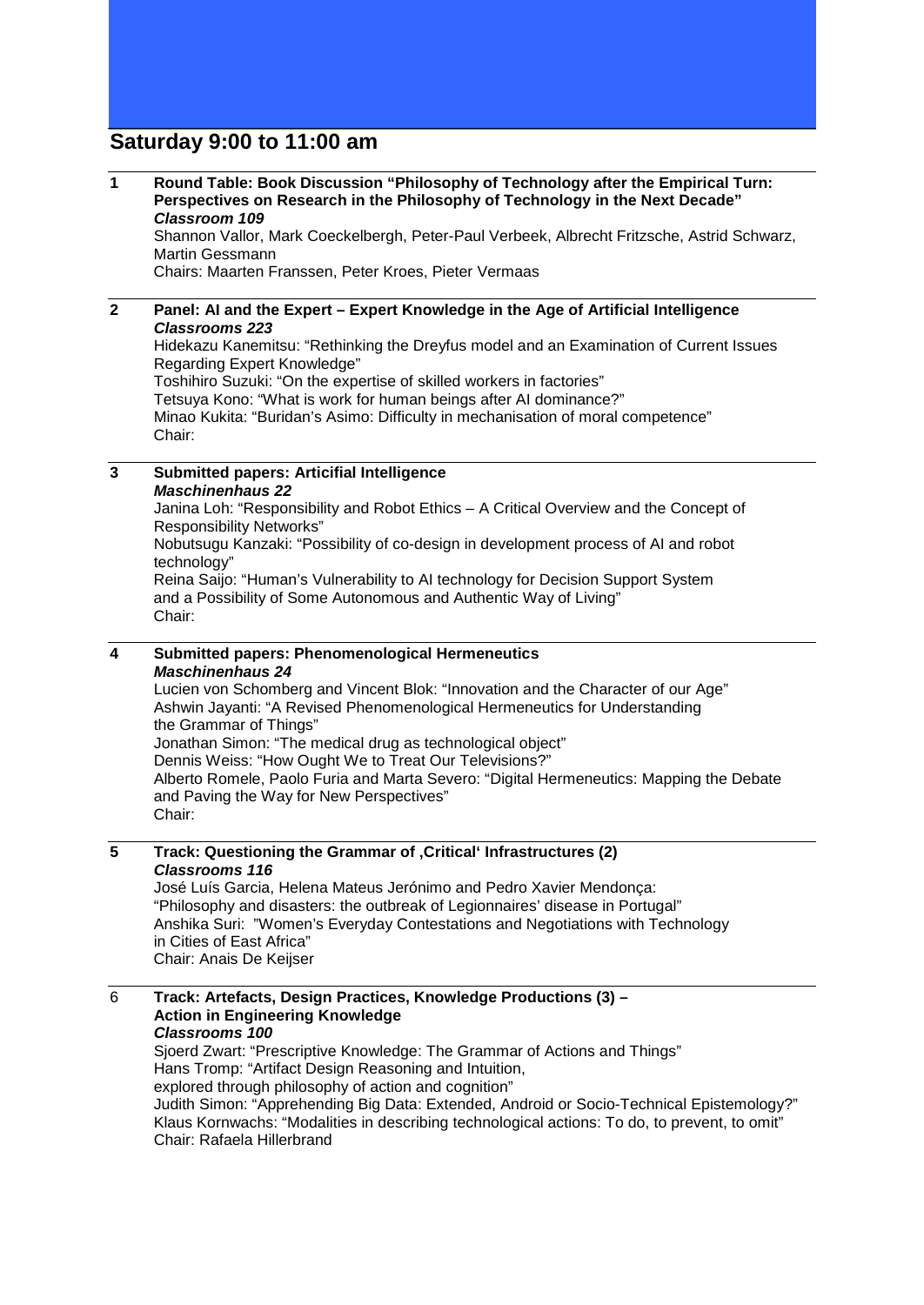| $\overline{7}$ | Track: Technology and the City (4) - What makes a smart city<br>Classrooms 109                                                                                                                                                                                                           |
|----------------|------------------------------------------------------------------------------------------------------------------------------------------------------------------------------------------------------------------------------------------------------------------------------------------|
|                | Giovanni Frigo: "Green Buildings' in the City? A Reflection about Technology,<br>Sustainability Indexes, and the Ethics of Energy"                                                                                                                                                       |
|                | Brandt Dainow: "Philosophical Framework for Smart City Analysis"<br>WANG Qian and YU Xue: "Technology and the City: From the Perspective of Organicism"<br>Jathan Sadowski: "Parameters of Possibility: Envisioning and Constructing<br>the Smart Urban Future"<br>Chair: Remmon Barbaza |
| 8              | Track: Technology Translations: Philosophical Interactions across Disciplines<br>and Application Domains (4)<br><b>Classrooms 123</b><br>Nils-Frederic Wagner: "Doing away with the Agential Bias: Agency and Patiency<br>in Health Monitoring Applications"                             |
|                | Ashley Shew: "Walk This Way"                                                                                                                                                                                                                                                             |
|                | Samantha Fried: "Picking a Peck of Pickled Pixels:<br>Thinking Through the Pixel Paradigm in Terrestrial Remote Sensing"<br>Juan Almarza Anwandter: "On the 'Pathos of closeness':                                                                                                       |
|                | Technology and experience in contemporary architectural practices"<br>Chair: Ashley Shew                                                                                                                                                                                                 |
| 9              | Track: Postphenomenological Research (4) - Mediation/the Mediated<br><b>Classrooms 23</b>                                                                                                                                                                                                |

Jonne Hoek: "Technological Mediation of Limits and the Limits of Technological Mediation" Bas de Boer: "Vico's Verum-Factum Principle and Contemporary Technoscience" Moderator: Robert Rosenberger

# **Saturday 11:00 to 11:45 am**

**coffee break**